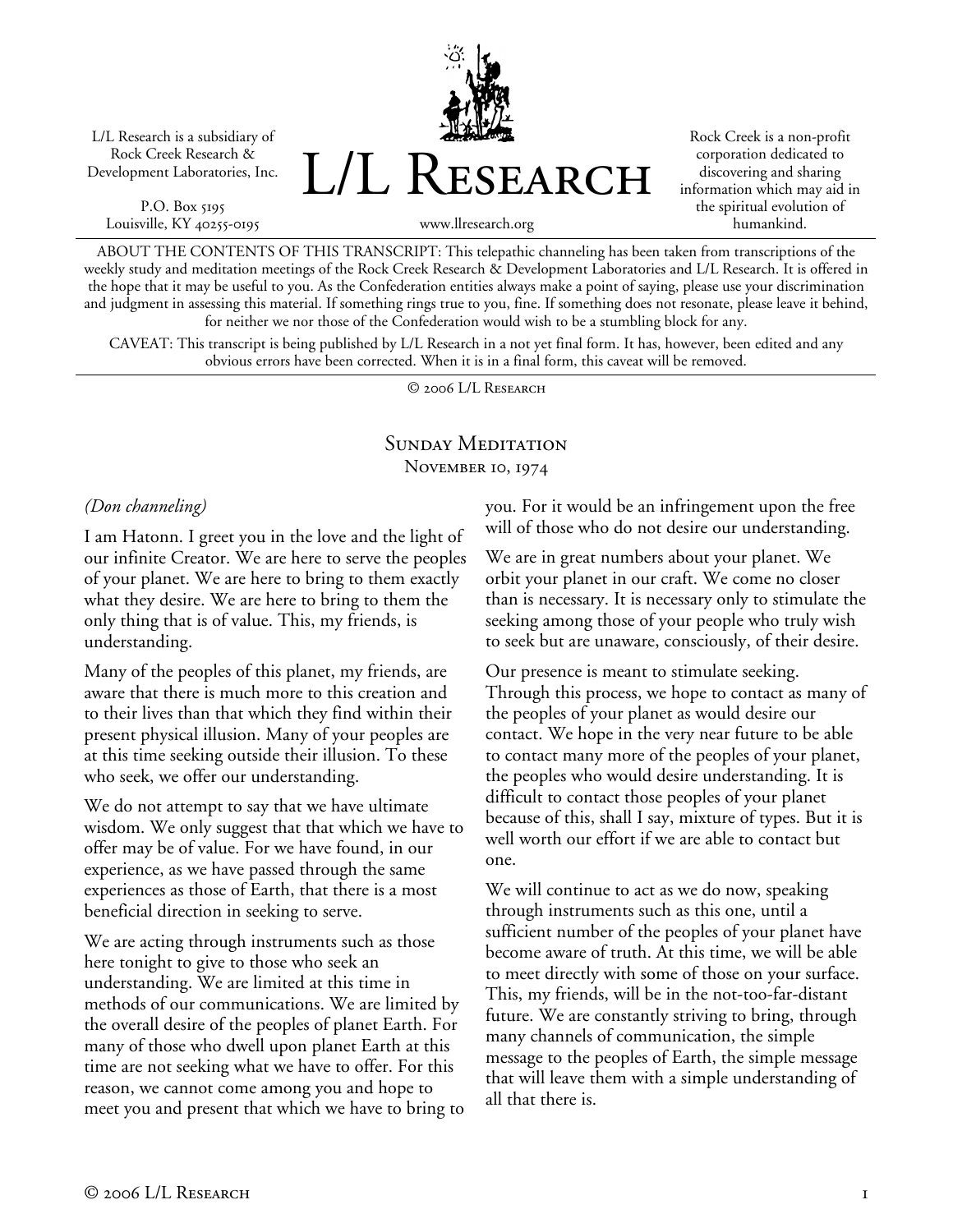My friends, understanding in its purest essence is totally simple. Tonight, we shall speak through the other instruments of the simplicity of this understanding. It has been a privilege to speak through this instrument. I will at this time transfer this contact to one of the other instruments.

# *(Carla channeling)*

I am Hatonn. I am with this instrument, and I greet you once more.

My friends, each of you within this room is truly seeking. We are aware of this, and we are most privileged to be here, and to be to be allowed to aid you in what ways we can. And the first question, my friends, is this one: what are you seeking? Is this not the first question, my friend?

Are you seeking the answer to who you are? There are many, many questions which come under the, shall we say, general heading of spiritual enlightenment. And we would like to tell you a little story, for we believe that in knowing the simple answer to this first question lies the open door to a great deal of further inspiration.

Imagine, my friends, the open skies and beautiful, puffy clouds, as they slowly gather and drift, blown by the wind across the green country. The sun shines warmly upon the country, and nature abounds in the warm sunlight. And the clouds grow heavy, and the waters gather, and they unburden themselves upon the thirsty ground. And the life-giving water enters all the plant life, and the plant life teems and grows and flourishes. And then, my friends, the clouds pass, and the sun shines forth once more, and the countryside turns and reaches for the sun, in a never ending cycle of growth and appreciation.

What questions, my friends, did the flowers, and the trees, and the shrubs, and the crops ask? Do you think they asked, my friends, why they are the color that they are? Do you think that they questioned their shape, or asked how they may be useful?

Their beauty is a blessing, and their fruit of benefit. Plants give love and service without question, for they know the one question. They know that they are reaching for the sun and for the water which gave them their life.

And you, my friends, who gave you your life, and who nourished you, but the Creator? The one Creator, my friends, Creator of us all. And in Him we all abide, some of us knowingly; some of us not. The reality is independent of our awareness of it.

What is your question, my friends? What are you seeking? I suggest to you that you are seeking the Creator. You are seeking, as you may say, the Thought that created you. This is a simple, a very simple idea; perhaps too simple for the intellect to accept. And all we suggest, my friends, is to disengage the intellect and allow your moments of meditation to speak to you regarding your true desire. Once in possession of the knowledge of your true desire, that which you desire will come to you.

My friends, so much time within the physical illusion is wasted. We say wasted, from our point of view, upon the pursuit of questions such as, "Why am I this shape? Why is my situation so and so?" These are questions which deal entirely with the illusion, my friends, which are brief, phenomenal and unimportant in the extreme. Questions which waste your time while your true desire must wait until you can give it attention.

It is written in your holy works, "Seek, and you shall find." This is a true extremely accurate statement, my friends. If you wish to open the door, and open the next door, and so on, you have only to knock.

I would at this time be privileged to transfer the contact to another instrument. I am Hatonn.

### *(H channeling)*

I am with this instrument. My friends, as you sit here this evening, you *(inaudible)*. What we do in these messages is meant to aid you *(inaudible)*. We of the Confederation are able through our desires to see what is most beneficial *(inaudible)* through a channel such as this one. *(Inaudible)*. We stress meditation *(inaudible)*.

### *(R channeling)*

# *(Inaudible)*

### *(T channeling)*

I am now with this instrument. Greetings once more in His love and His light. In reality, my friends, all is indeed very simple. In the physical illusion, things become extremely complex. We come to you in the physical illusion with the purpose of jogging your desire. *(Inaudible)*.

Once, my friends, we had what you would call a change of course. Then, my friends, we were able to